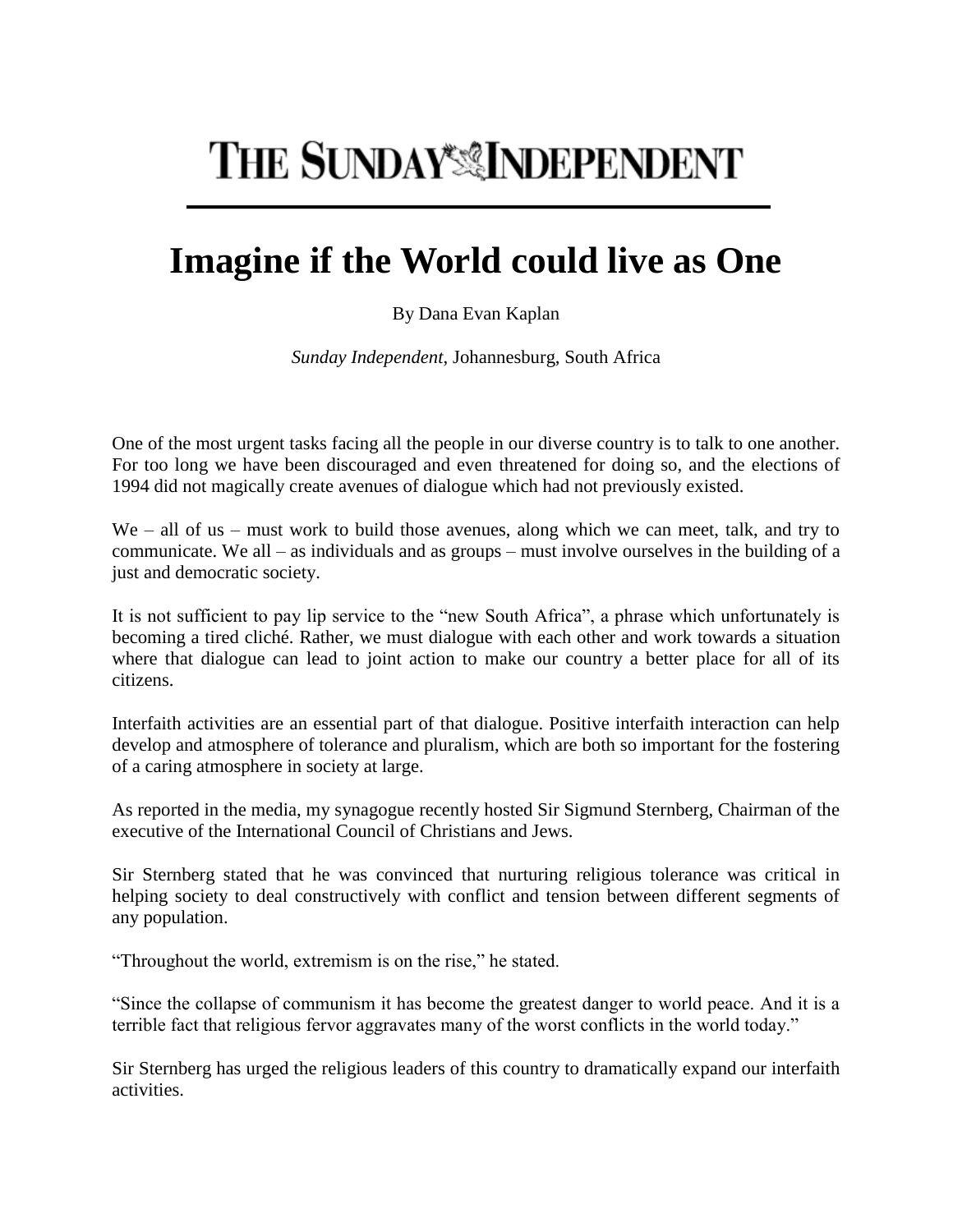It is, he believes, a key to peace. There are considerable benefits to expanding interfaith activities, especially in reinforcing democratic change.

I applaud Sir Sternberg for his bold vision. Greater religious interaction can lead to greater understanding, which is in itself a positive result. Further, interfaith dialogue can lead to mutual respect and this in turn can produce greater harmony between individuals as well as entire groups.

Many troubles have stemmed from religious rivalry and thrived on ignorance and prejudice. We in South Africa in particular must learn a lesson from the divide-and-conquer strategy of the apartheid oppressors, and not allow negative patterns deliberately created under a repressive regime to continue – even after the government has stopped promoting such dissention.

We must seize the opportunity to reverse the trend towards religious segregation and begin to bridge the divide which separates Christians, Muslims, Jews, African traditional religions, Hindus and other faiths from each other.

A more esoteric benefit from interfaith is that it can show how our particular religious beliefs and practices fit into the broader scheme of religious experience.

It can highlight what we share with other faiths, as well as where we differ. It may be surprising to note how similar many prayers and rituals of other religions are to our own.

Another benefit is what such interfaith activities that have existed – such as Interfaith Forum chaired by Rabbi David Sherman in Cape Town – have done to fight the evils of prejudice, intolerance and discrimination between people of different religions. Particularly during the apartheid years, much of the fight against injustice was conducted through the vehicle of interfaith services.

There is no question that St. George's Anglican Cathedral in Cape Town has been the leader of such work for many years.

IN the past year alone, St. George's has held several interfaith services, in support of gun control, in memory of Joe Slovo, and in solidarity with the eight martyrs in Nigeria.

My congregation recently held a Shabbat Peace Service with interfaith participation by the Most Reverend Desmond Tutu.

It was gratifying indeed to see so many Jews – and many non-Jews as well – turn out for a prayer service with such a distinguished Christian clergyman in attendance.

Our mayor, the Reverend William D. Bantom, read out a prayer which was extremely appropriate:

"It is not enough to pray for peace. We have to work for it: to challenge those who foster conflict, and refute their propaganda; to ascertain and make known the truth, both when it